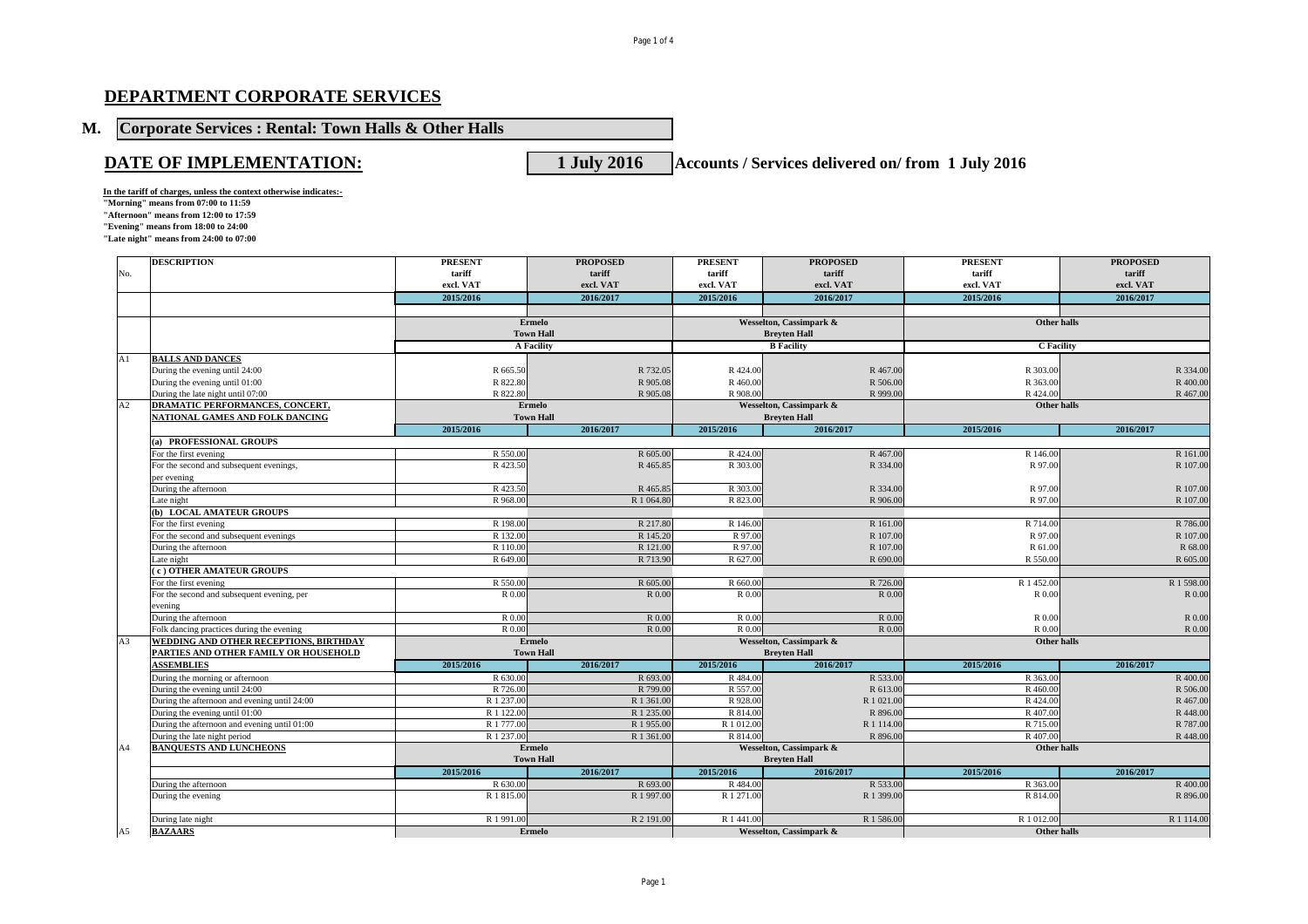|                |                                               |                            | <b>Town Hall</b> |                                                | <b>Brevten Hall</b>     |                    |                                                                                                                                                                      |
|----------------|-----------------------------------------------|----------------------------|------------------|------------------------------------------------|-------------------------|--------------------|----------------------------------------------------------------------------------------------------------------------------------------------------------------------|
|                |                                               | 2015/2016                  | 2016/2017        | 2015/2016                                      | 2016/2017               | 2015/2016          | 2016/2017                                                                                                                                                            |
|                | During the morning or afternoon               | R 557.00                   | R 613.00         | R484.00                                        | R 533.00                | R 363.00           | R 400.00                                                                                                                                                             |
|                | During the morning and afternoon              | R 726.00                   | R 799.00         | R 557.00                                       | R 613.00                | R 460.00           | R 506.00                                                                                                                                                             |
|                | During the evening                            | R 630.00                   | R 693.00         | R 581.00                                       | R 640.00                | R 460.00           | R 506.00                                                                                                                                                             |
|                | During the afternoon and evening              | R 732.00                   | R 806.00         | R 630.00                                       | R 693.00                | R 545.00           | R 600.00                                                                                                                                                             |
|                | During the morning, afternoon and evening     | R 891.00                   | R 981.00         | R 654.00                                       | R 720.00                | R 533.00           | R 587.00                                                                                                                                                             |
| A6             | SHOWS, EXHIBITIONS, FLOWER SHOWS AND          |                            | Ermelo           |                                                | Wesselton, Cassimpark & | <b>Other halls</b> |                                                                                                                                                                      |
|                | <b>MANNEQUIN PARADE</b>                       | <b>Town Hall</b>           |                  |                                                | <b>Breyten Hall</b>     |                    |                                                                                                                                                                      |
|                |                                               | 2015/2016                  | 2016/2017        | 2015/2016                                      | 2016/2017               | 2015/2016          | 2016/2017                                                                                                                                                            |
|                | During the morning or afternoon               | R 484.00                   | R 533.00         | R 968.00                                       | R 1 065.00              | R 484.00           | R 533.00                                                                                                                                                             |
|                | During the morning and afternoon              | R 678.00                   | R 746.00         | R 654.00                                       | R 720.00                | R 557.00           | R 613.00                                                                                                                                                             |
|                |                                               | R 678.00                   | R 746.00         | R 654.00                                       | R 720.00                | R 654.00           | R 720.00                                                                                                                                                             |
|                | During the evening                            | R 751.00                   | R 827.0          | R 714.00                                       | R 786.00                | R 714.00           |                                                                                                                                                                      |
|                | During the afternoon and evening              | R 861.00                   |                  |                                                |                         |                    | R 786.00                                                                                                                                                             |
|                | During the morning, afternoon and evening     |                            | R 948.00         | R 787.00                                       | R 866.00                | R 787.00           | R 866.00                                                                                                                                                             |
|                | For continuous period of 24 hours and longer, | R 1 645.00                 | R 1 810.00       | R 1 320.00                                     | R 1 452.00              | R 835.00           | R 919.00                                                                                                                                                             |
|                | for each 24 hours or part thereof             |                            |                  |                                                |                         |                    |                                                                                                                                                                      |
| A7             | SCHOOL CONCERTS, PRIZE-GIVINGS AND            | Ermelo<br><b>Town Hall</b> |                  | Wesselton, Cassimpark &<br><b>Breyten Hall</b> |                         | Other halls        |                                                                                                                                                                      |
|                | <b>EISTEDDFODS</b>                            |                            |                  |                                                |                         |                    |                                                                                                                                                                      |
|                |                                               | 2015/2016                  | 2016/2017        | 2015/2016                                      | 2016/2017               | 2015/2016          | 2016/2017                                                                                                                                                            |
|                | During the morning or afternoon               | R 218.00                   | R 240.00         | R 146.00                                       | R 161.00                | R 97.00            | R 107.00                                                                                                                                                             |
|                | During the morning and afternoon              | R 407.0                    | R 448.00         | R 218.00                                       | R 240.00                | R 146.00           | R 161.00                                                                                                                                                             |
|                | During the evening                            | R 627.00                   | R 690.00         | R 424.00                                       | R 467.00                | R 303.00           | R 334.00                                                                                                                                                             |
|                | During the afternoon and evening              | R 847.00                   | R 932.00         | R 557.00                                       | R 613.00                | R 388.00           | R 427.00                                                                                                                                                             |
|                | During the morning, afternoon and evening     | R 994.00                   | R 1 094.00       | R 630.00                                       | R 693.00                | R 472.00           | R 520.00                                                                                                                                                             |
|                | Late night                                    | R 1 650.00                 | R 1 815.00       | R 1 221.00                                     | R 1 344.00              | R 814.00           | R 896.00                                                                                                                                                             |
| A8             | <b>CHURCH SERVICES AND SACRED CONCERTS</b>    |                            | Ermelo           |                                                | Wesselton, Cassimpark & | Other halls        |                                                                                                                                                                      |
|                |                                               |                            | <b>Town Hall</b> | <b>Breyten Hall</b>                            |                         |                    |                                                                                                                                                                      |
|                |                                               | 2015/2016                  | 2016/2017        | 2015/2016                                      | 2016/2017               | 2015/2016          | 2016/2017                                                                                                                                                            |
|                | During the morning or afternoon               | R 484.00                   | R 533.00         | R 363.00                                       | R 400.00                | R 303.00           | R 334.00                                                                                                                                                             |
|                | During the evening                            | R 726.00                   | R 799.00         | R 484.00                                       | R 533.00                | R 363.00           | R 400.00                                                                                                                                                             |
|                | Late night                                    | R 1 223.00                 | R 1 346.00       | R 908.00                                       | R 999.00                | R 605.00           | R 666.00                                                                                                                                                             |
|                |                                               | <b>Ermelo</b>              |                  | Wesselton, Cassimpark &                        |                         | Other halls        |                                                                                                                                                                      |
|                | CONFERENCES, CONGRESSES AND SYMPOSIA          |                            |                  |                                                |                         |                    |                                                                                                                                                                      |
|                |                                               |                            |                  |                                                |                         |                    |                                                                                                                                                                      |
| A <sub>9</sub> |                                               |                            | <b>Town Hall</b> |                                                | <b>Breyten Hall</b>     |                    |                                                                                                                                                                      |
|                |                                               | 2015/2016                  | 2016/2017        | 2015/2016                                      | 2016/2017               | 2015/2016          | 2016/2017                                                                                                                                                            |
|                | During the morning or afternoon               | R 472.00                   | R 520.00         | R 424.00                                       | R 467.00                | R 146.00           |                                                                                                                                                                      |
|                | During the morning and afternoon              | R 593.00                   | R 653.00         | R 154.00                                       | R 170.00                | R 99.00            |                                                                                                                                                                      |
|                | During the evening                            | R 593.00                   | R 653.00         | R 124.00                                       | R 137.00                | R 77.00            |                                                                                                                                                                      |
|                | During the afternoon and evening              | R 763.00                   | R 840.00         | R 237.00                                       | R 261.00                | R 124.00           |                                                                                                                                                                      |
|                | During the morning, afternoon and evening     | R 950.00                   | R 1 045.00       | R 382.00                                       | R 421.00                | R 245.00           |                                                                                                                                                                      |
|                | During late night                             | R 1 650.00                 | R 1 815.00       | R 924.00                                       | R 1 017.00              | R 616.00           |                                                                                                                                                                      |
| A10            | PARTY-POLITICAL MEETINGS                      |                            | <b>Ermelo</b>    |                                                | Wesselton, Cassimpark & | Other halls        |                                                                                                                                                                      |
|                |                                               |                            | <b>Town Hall</b> |                                                | <b>Brevten Hall</b>     |                    |                                                                                                                                                                      |
|                |                                               | 2015/2016                  | 2016/2017        | 2015/2016                                      | 2016/2017               | 2015/2016          | 2016/2017                                                                                                                                                            |
|                | During the morning or afternoon               | R 472.00                   | R 520.00         | R 303.00                                       | R 334.00                | R 146.00           |                                                                                                                                                                      |
|                |                                               |                            |                  |                                                |                         |                    |                                                                                                                                                                      |
|                | During the evening                            | R 528.00                   | R 581.00         | R 388.00                                       | R 427.00                | R 242.00           |                                                                                                                                                                      |
|                |                                               |                            |                  |                                                |                         |                    |                                                                                                                                                                      |
| A11            | <b>BIOSCOPE AND FILM SHOWS</b>                |                            | Ermelo           |                                                | Wesselton, Cassimpark & | <b>Other halls</b> |                                                                                                                                                                      |
|                |                                               |                            | <b>Town Hall</b> |                                                | <b>Breyten Hall</b>     |                    |                                                                                                                                                                      |
|                |                                               | 2015/2016                  | 2016/2017        | 2015/2016                                      | 2016/2017               | 2015/2016          | 2016/2017                                                                                                                                                            |
|                | During the morning or afternoon               | R 424.00                   | R 467.00         | R 303.00                                       | R 334.00                | R 220.00           |                                                                                                                                                                      |
|                |                                               | R 509.00                   |                  | R 388.00                                       | R 427.00                | R 303.00           |                                                                                                                                                                      |
|                | During the morning and afternoon              |                            | R 560.00         |                                                |                         |                    |                                                                                                                                                                      |
|                | During the evening                            | R 630.00                   | R 693.00         | R 509.00                                       | R 560.00                | R 424.00           |                                                                                                                                                                      |
|                |                                               |                            |                  |                                                |                         |                    |                                                                                                                                                                      |
| A12            | <b>CHRISTMAS TREE FUNCTIONS</b>               |                            | Ermelo           |                                                | Wesselton, Cassimpark & | Other halls        |                                                                                                                                                                      |
|                |                                               |                            | <b>Town Hall</b> |                                                | <b>Brevten Hall</b>     |                    |                                                                                                                                                                      |
|                |                                               | 2015/2016                  | 2016/2017        | 2015/2016                                      | 2016/2017               | 2015/2016          | 2016/2017                                                                                                                                                            |
|                | During the morning or afternoon               | R 506.00                   | R 557.00         | R 261.00                                       | R 288.00                | R 407.00           |                                                                                                                                                                      |
|                | During the evening                            | R 605.00                   | R 666.00         | R 315.00                                       | R 347.00                | R 506.00           |                                                                                                                                                                      |
| A13            | <b>BOXING AND WRESTLING TOURNAMENTS</b>       |                            | <b>Ermelo</b>    |                                                | Wesselton, Cassimpark & | Other halls        |                                                                                                                                                                      |
|                |                                               |                            | <b>Town Hall</b> |                                                | <b>Breyten Hall</b>     |                    |                                                                                                                                                                      |
|                |                                               | 2015/2016                  | 2016/2017        | 2015/2016                                      | 2016/2017               | 2015/2016          | R 161.00<br>R 109.00<br>R 85.00<br>R 137.00<br>R 270.00<br>R 678.00<br>R 161.00<br>R 267.00<br>R 242.00<br>R 334.00<br>R 467.00<br>R 448.00<br>R 557.00<br>2016/2017 |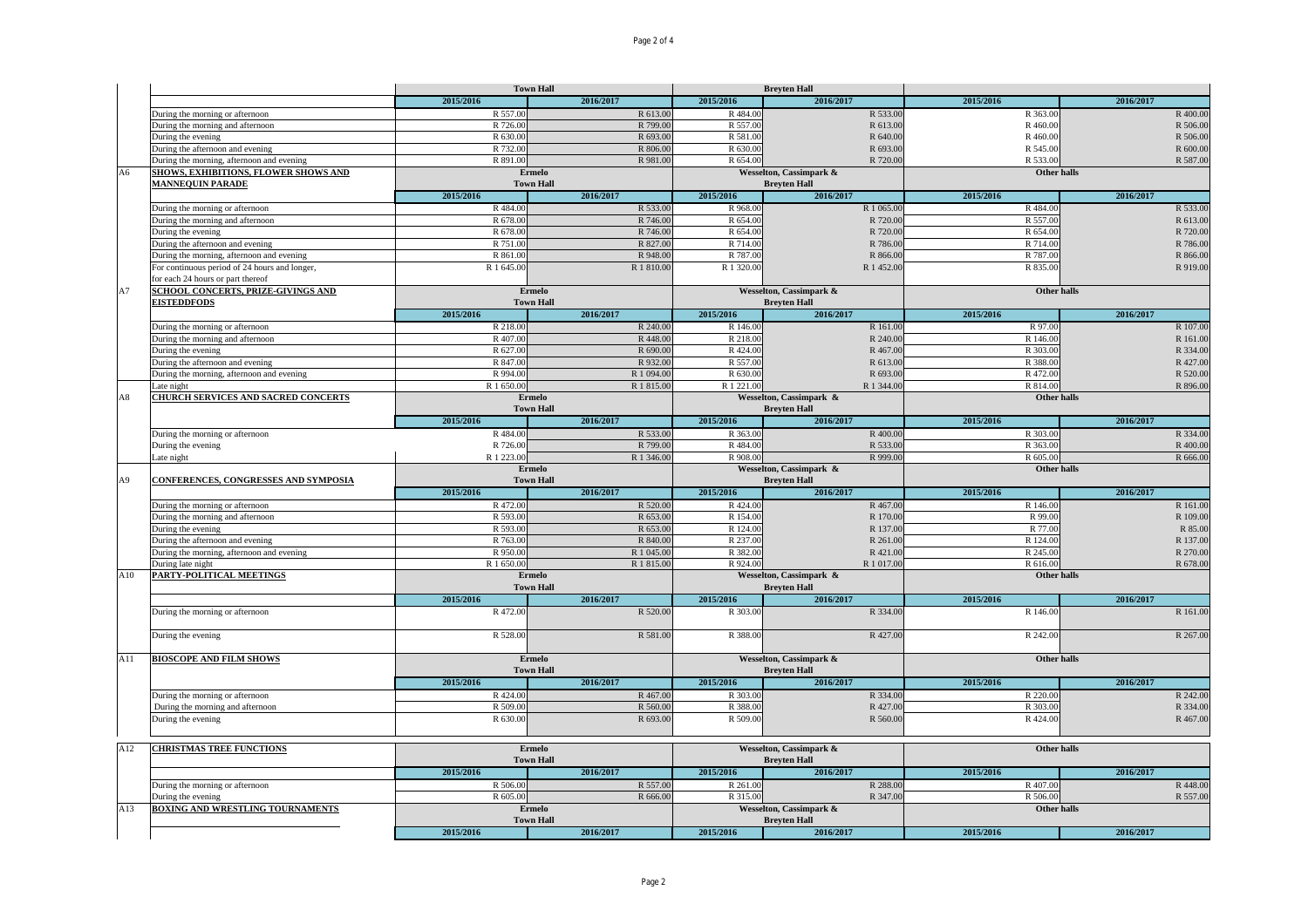| A14 | PROFESSIONAL GROUPS                                                                       | R 593.00             | R 653.00                   | R 528.00                                       | R 581.00                                       | R 1 162.00           | R 1 279.00          |  |
|-----|-------------------------------------------------------------------------------------------|----------------------|----------------------------|------------------------------------------------|------------------------------------------------|----------------------|---------------------|--|
|     | During the afternoon<br>During the evening                                                | R 627.00             | R 690.00                   | R 528.00                                       | R 581.00                                       | R 1 162.00           | R 1 279.00          |  |
|     | During the afternoon and evening                                                          | R 847.00             | R 932.00                   | R 605.00                                       | R 666.00                                       | R 528.00             | R 581.00            |  |
| A15 | <b>AMATEUR GROUPS</b>                                                                     |                      | Ermelo                     |                                                | <b>Wesselton, Cassimpark &amp;</b>             | Other halls          |                     |  |
|     |                                                                                           |                      | <b>Town Hall</b>           |                                                | <b>Brevten Hall</b>                            |                      |                     |  |
|     |                                                                                           | 2015/2016            | 2016/2017                  | 2015/2016                                      | 2016/2017                                      | 2015/2016            | 2016/2017           |  |
|     | During the afternoon                                                                      | R 270.00             | R 297.00                   | R 245.00                                       | R 270.00                                       | R 187.00             | R 206.00            |  |
|     | During the evening                                                                        | R 297.00             | R 327.00                   | R 250.00                                       | R 275.00                                       | R 209.00<br>R 253,00 | R 230.00            |  |
| A16 | During the afternoon and evening<br>FUNCTIONS AND OTHER ENTERTAINMENTS                    | R 495.00             | R 545.00<br><b>Ermelo</b>  | R 297.00                                       | R 327.00                                       | Other halls          | R 279.00            |  |
|     | <b>NOT SPECIFIED ELSEWHERE</b>                                                            |                      | <b>Town Hall</b>           | Wesselton, Cassimpark &<br><b>Breyten Hall</b> |                                                |                      |                     |  |
|     |                                                                                           | 2015/2016            | 2016/2017                  | 2015/2016                                      | 2016/2017                                      | 2015/2016            | 2016/2017           |  |
|     | During the morning or afternoon                                                           | R 297.00             | R 327.00                   | R 196.00                                       | R 216.00                                       | R 160.00             | R 176.00            |  |
|     | During the morning and afternoon                                                          | R 814.00             | R 896.00                   | R 407.00                                       | R 448.00                                       | R 264.00             | R 291.00            |  |
|     | During the evening                                                                        | R 655.00             | R 721.00                   | R 341.00                                       | R 376.00                                       | R 330.00             | R 363.00            |  |
|     | During the afternoon and evening                                                          | R 935.00             | R 1 029.00                 | R 715.00                                       | R 787.00                                       | R 374.00             | R 412.00            |  |
|     | During the morning, afternoon and evening                                                 | R 1 221.00           | R 1 344.00                 | R 935.00                                       | R 1 029.00                                     | R 424.00             | R 467.00            |  |
|     | During the late night                                                                     | R 1 650.00           | R 1 815.00                 | R 1 221.00                                     | R 1 344.00                                     | R 814.00             | R 896.00            |  |
| A17 | <b>REHEARSALS</b>                                                                         |                      |                            |                                                |                                                |                      |                     |  |
|     |                                                                                           |                      | <b>Ermelo</b>              | Wesselton, Cassimpark &                        |                                                | Other halls          |                     |  |
|     | DURING THE MORNING OR AFTERNOON                                                           |                      | <b>Town Hall</b>           |                                                | <b>Brevten Hall</b>                            |                      |                     |  |
|     |                                                                                           | 2015/2016            | 2016/2017<br>R 291.00      | 2015/2016<br>R 209.00                          | 2016/2017<br>R 229.90                          | 2015/2016            | 2016/2017           |  |
|     | Professional<br>Amateur                                                                   | R 264.00<br>R 204.00 | R 225.00                   | R 165.00                                       | R 181.50                                       | R 97.00<br>R 66.00   | R 107.00<br>R 73.00 |  |
|     | Educational, religious or charitable Institutions                                         | R 204.00             | R 225.00                   | R 99.00                                        | R 108.90                                       | R 66.00              | R 73.00             |  |
|     | <b>DURING THE EVENINGS</b>                                                                |                      |                            |                                                |                                                |                      |                     |  |
|     |                                                                                           | 2015/2016            | 2016/2017                  | 2015/2016                                      | 2016/2017                                      | 2015/2016            | 2016/2017           |  |
|     | Professional                                                                              | R 506.00             | R 557.00                   | R 374.00                                       | R 411.40                                       | R 209.00             | R 230.00            |  |
|     | Amateur                                                                                   | R 204.00             | R 225.00                   | R 165.00                                       | R 181.50                                       | R 99.00              | R 109.00            |  |
|     | Educational, religious or charitable Institutions                                         | R 182.00             | R 201.00                   | R 187.00                                       | R 205.70                                       | R 99.00              | R 109.00            |  |
| A18 | <b>ENTRANCE HALL: CIVIC CENTRE</b>                                                        |                      |                            |                                                |                                                |                      |                     |  |
|     | <b>GENERAL PURPOSES</b>                                                                   |                      |                            |                                                |                                                |                      |                     |  |
|     |                                                                                           |                      |                            |                                                |                                                |                      |                     |  |
|     |                                                                                           |                      |                            | 2015/2016                                      |                                                |                      | 2016/2017           |  |
|     | During the morning or afternoon                                                           |                      |                            | R 187.00                                       |                                                |                      | R 206.00            |  |
|     | During the morning and afternoon                                                          |                      |                            | R 385.00                                       |                                                |                      | R 424.00            |  |
|     | During the evening                                                                        |                      |                            | R 468.00                                       |                                                |                      | R 515.00            |  |
|     | During the afternoon and evening                                                          |                      |                            | R 704.00                                       |                                                |                      | R 775.00            |  |
|     | During the morning, afternoon and evening                                                 |                      |                            | R 858.00                                       |                                                |                      | R 944.00            |  |
|     | For a continuous period of at least 24hours and longer, for each 24 hours or part thereof |                      |                            | R 1 122.00                                     |                                                |                      | R 1 235.00          |  |
|     | HIRE OF FURNITURE AND EQUIPMENT<br>A REPAYABLE DEPOSIT IF THERE IS NO DAMAGE              |                      | Ermelo<br><b>Town Hall</b> |                                                | Wesselton, Cassimpark &<br><b>Breyten Hall</b> | Other halls          |                     |  |
|     | When furniture and equipment are hired to                                                 | 2015/2016            | 2016/2017                  | 2015/2016                                      | 2016/2017                                      | 2015/2016            | 2016/2017           |  |
|     | any organization, the following tariff will                                               |                      |                            |                                                |                                                |                      |                     |  |
|     | be charged; (These tariff exclude                                                         |                      |                            |                                                |                                                |                      |                     |  |
|     | transportation)                                                                           |                      |                            |                                                |                                                |                      |                     |  |
|     | Tables, per table                                                                         | R 187.00             | R 206.00                   | R 187.00                                       | R 206.00                                       | R 187.00             | R 206.00            |  |
|     | Chairs, per chair                                                                         | R 94.00              | R 104.00                   | R 94.00                                        | R 104.00                                       | R 94.00              | R 104.00            |  |
|     | Bain-Marie per unit                                                                       | R 930.00             | R 1 023.00                 | R 930.00                                       | R 1 023.00                                     | R 930.00             | R 1 023.00          |  |
|     | Vilt per length per occasion                                                              | R 286.00             | R 315.00                   | R 286.00                                       | R 315.00                                       | R 286.00             | R 315.00            |  |
|     | Stage                                                                                     | R 303.00             | R 334.00                   |                                                |                                                |                      |                     |  |
| C1  | <b>BAR RIGHTS (ONLY WHEN ALCOHOLIC</b>                                                    |                      | Ermelo                     |                                                | Wesselton, Cassimpark &                        | <b>Other halls</b>   |                     |  |
|     | <b>LIQUOR IS SOLD)</b>                                                                    |                      | <b>Town Hall</b>           |                                                | <b>Breyten hall</b>                            |                      |                     |  |
| C2  | During the duration of any function<br><b>BAR RIGHTS (ONLY WHEN NO ALCOHOLIC</b>          | R 748.00             | R 823.00                   | R 468.00                                       | R 515.00                                       | R 462.00             |                     |  |
|     | <b>LIQUOR IS SOLD)</b>                                                                    |                      |                            |                                                |                                                |                      |                     |  |
|     | During the duration of any function                                                       | R 286.00             | R 315.00                   | R 187.00                                       | R 205.70                                       | R 61.00              | R 508.20<br>R 68.00 |  |
|     |                                                                                           |                      |                            |                                                |                                                |                      |                     |  |
|     |                                                                                           |                      |                            |                                                |                                                |                      |                     |  |
|     |                                                                                           |                      |                            |                                                |                                                |                      |                     |  |
|     |                                                                                           |                      |                            |                                                |                                                |                      |                     |  |
|     |                                                                                           |                      |                            |                                                |                                                |                      |                     |  |

Page 3 of 4